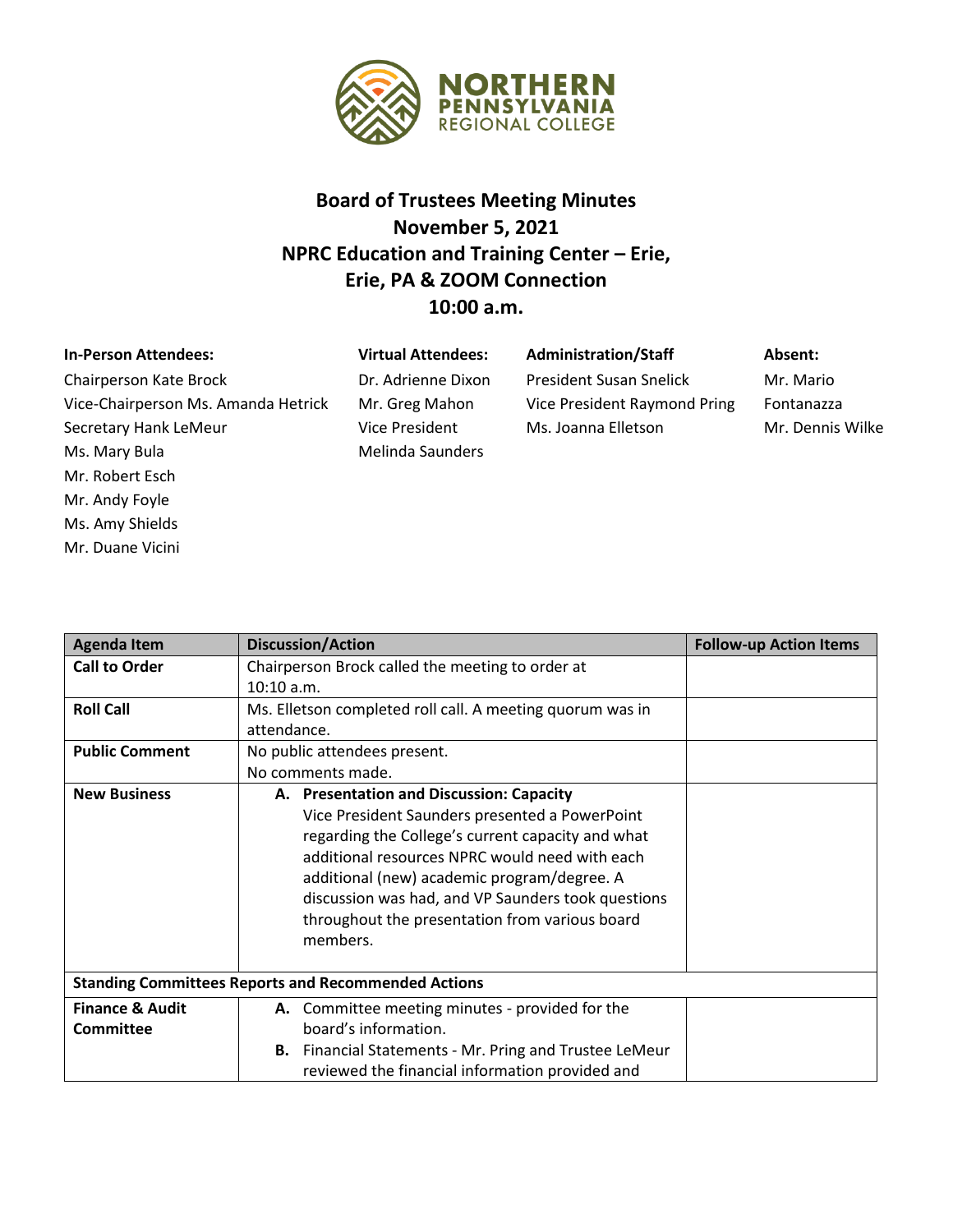

|                                      |    | answered/clarified questions regarding the                                                        |  |
|--------------------------------------|----|---------------------------------------------------------------------------------------------------|--|
|                                      |    | documents provided in trustee information.                                                        |  |
|                                      |    | C. After review and discussion, Chairperson Brock asked                                           |  |
|                                      |    | for a motion to approve the financial statements                                                  |  |
|                                      |    | ending September 30, 2020. Trustee LeMeur so                                                      |  |
|                                      |    | moved, and the motion was seconded by Trustee                                                     |  |
|                                      |    | Vicini. The motion passed unanimously.                                                            |  |
|                                      |    | D. Vice President Pring gave a short summary regarding                                            |  |
|                                      |    |                                                                                                   |  |
|                                      |    | NPRC facilities (specifically Building I as a part of the                                         |  |
|                                      |    | NPRC Education and Training Center- Erie) which                                                   |  |
|                                      |    | concluded with a discussion regarding the November                                                |  |
|                                      |    | 4, 2021 Open House in Erie.                                                                       |  |
| <b>Executive Committee</b>           |    | A. Approval of meeting minutes from the October 2021                                              |  |
|                                      |    | meeting was tabled in alignment with the transition                                               |  |
|                                      |    | of job responsibilities with the incoming Executive                                               |  |
|                                      |    | Assistant to the President and Board of Trustees.                                                 |  |
|                                      |    | <b>B.</b> Chairperson Brock gave a verbal summary of                                              |  |
|                                      |    | October's meeting – including preparations for the                                                |  |
|                                      |    | Erie Open House. A brief verbal report regarding                                                  |  |
|                                      |    | Harrisburg current events and budgeting was given                                                 |  |
|                                      |    | by Trustee Mahon.                                                                                 |  |
|                                      |    |                                                                                                   |  |
| <b>Academic Affairs</b>              | А. | No report.                                                                                        |  |
| <b>Committee</b>                     |    |                                                                                                   |  |
|                                      |    |                                                                                                   |  |
| <b>Policy</b>                        |    | A. No report.                                                                                     |  |
| Development/HR                       |    |                                                                                                   |  |
| <b>Committee</b>                     |    |                                                                                                   |  |
| <b>College Advancement</b>           |    | A. No report.                                                                                     |  |
| <b>Committee</b>                     |    | <b>B.</b> A verbal report was given on future opportunities                                       |  |
|                                      |    | being discussed by the committee regarding future                                                 |  |
|                                      |    | scholarships and relationships with a Community                                                   |  |
|                                      |    | Foundation within the coverage area.                                                              |  |
| <b>Public Relations and</b>          |    | A. A verbal report was given by Trustee Bula and                                                  |  |
|                                      |    |                                                                                                   |  |
| <b>Marketing</b><br><b>Committee</b> |    | President Snelick on current marketing plans and                                                  |  |
|                                      |    | projects on the committee's horizon.                                                              |  |
|                                      |    | B. Conversations were had regarding the distribution of                                           |  |
|                                      |    | the Annual Report being prepared for distribution                                                 |  |
|                                      |    | electronically and via mail.                                                                      |  |
| <b>Nominating and</b>                |    | A. The proposed board of Trustee terms for 2022 were                                              |  |
| <b>Board Development</b>             |    | presented by Chairperson Brock along with current                                                 |  |
|                                      |    |                                                                                                   |  |
| <b>Committee</b>                     |    | committee obligations and biographys of two<br>candidates to fill vacant seats for the 2022 year. |  |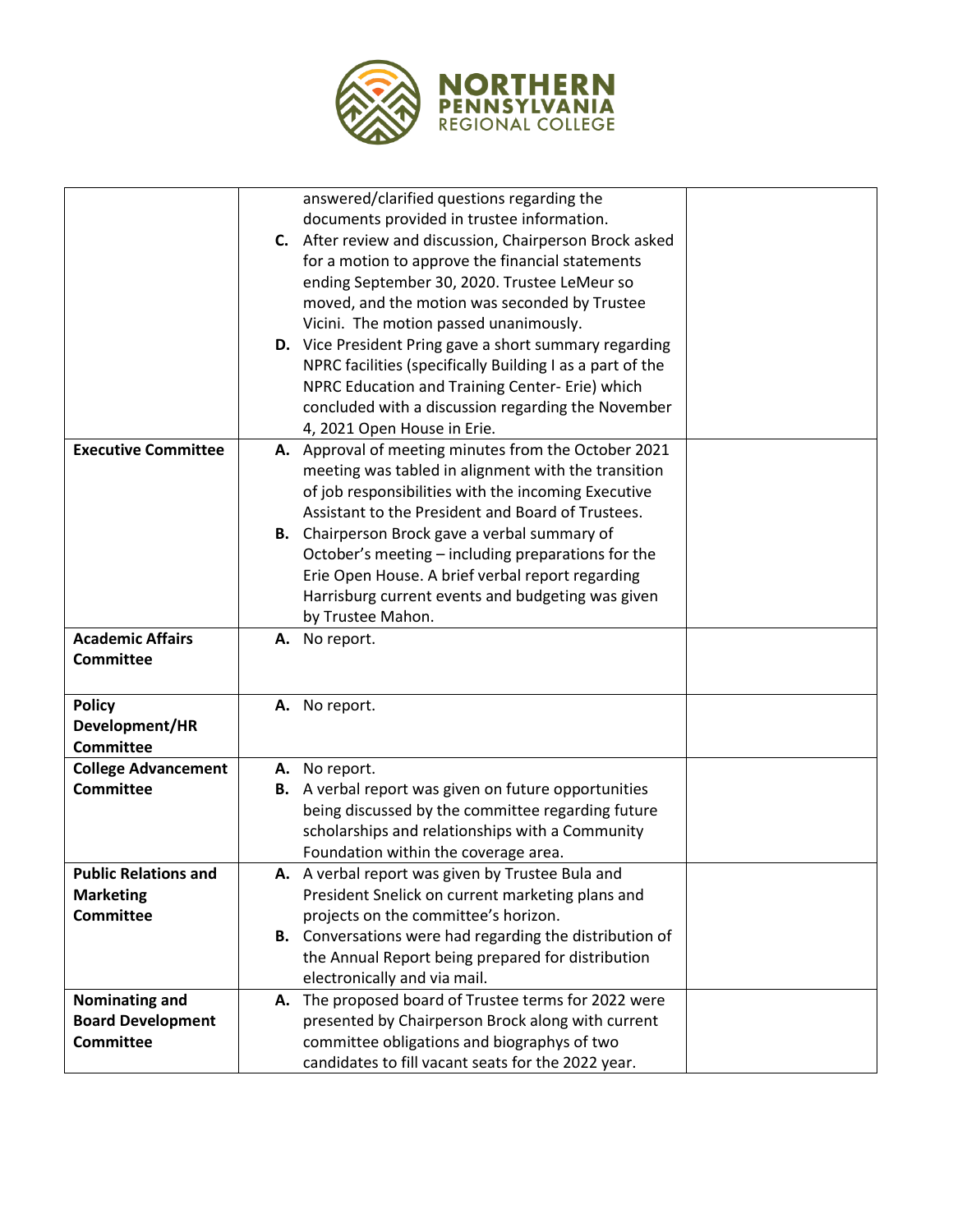

|                                |    | <b>B.</b> A motion was made to accept the proposed terms as    |  |
|--------------------------------|----|----------------------------------------------------------------|--|
|                                |    | presented by Trustee Esch and seconded by Trustee              |  |
|                                |    | Shields. The motion carried unanimously.                       |  |
|                                |    | C. A conversation regarding the board's current slate of       |  |
|                                |    | officers was had by the full board and was followed            |  |
|                                |    | by a motion from Trustee Foyle and seconded by                 |  |
|                                |    | Trustee Shields to accept the proposed slate of                |  |
|                                |    | officers as presented. This motion carried                     |  |
|                                |    | unanimously.                                                   |  |
|                                |    | <b>D.</b> A note was made that an orientation is being planned |  |
|                                |    | for incoming trustee members.                                  |  |
|                                |    | E. Results of the 2021 Board of Trustee's Self-                |  |
|                                |    | Assessment Survey were distributed and a verbal                |  |
|                                |    | summary was given by Chairperson Brock regarding               |  |
|                                |    | the positive results of the survey.                            |  |
| <b>Strategic Growth</b>        |    | A. Trustee Vicini summarized the presentation regarding        |  |
| <b>Committee</b>               |    | the College's Strategic Plan Update 2020-2025.                 |  |
|                                |    | B. A motion was made and seconded to approve the               |  |
|                                |    | update Strategic Growth (update). This motion                  |  |
|                                |    | passed unanimously.                                            |  |
|                                |    | C. Trustee Vicini gave a verbal report on expansion            |  |
|                                |    | ideas being discussed by the committee, while                  |  |
|                                |    | keeping in mind to follow all accreditation                    |  |
|                                |    | requirements and protocols.                                    |  |
|                                |    | <b>Task Force Committee Reports and Recommended Actions</b>    |  |
| <b>President's Report</b>      |    | A. President Snelick reviewed her report and                   |  |
|                                |    | supplementary report that were both included for               |  |
|                                |    | the board as well as accept any questions from board           |  |
|                                |    | members.                                                       |  |
|                                |    |                                                                |  |
| <b>VPASA's Report</b>          |    | A. Vice President Saunders reviewed her report that was        |  |
|                                |    | included for trustee information and answered                  |  |
|                                |    | questions from various board members.                          |  |
| <b>Erie Advisory</b>           |    | A. The committee met in October 2021. A verbal report          |  |
| <b>Committee Update</b>        |    | was given by President Snelick, VP Saunders, and               |  |
|                                |    | Trustee Bula.                                                  |  |
| <b>Rural Advisory</b>          | А. | The committee met in October 2021. A verbal report             |  |
| <b>Committee Update</b>        |    | was given by President Snelick and VP Saunders.                |  |
|                                |    |                                                                |  |
| <b>Executive Session &amp;</b> |    | A. Executive Session was entered at 1:55 p.m.                  |  |
| <b>Adjournment</b>             | В. | The board came out of executive session at 2:58 p.m.           |  |
|                                |    | Chairperson Brock asked for a motion to adjourn the            |  |
|                                |    | board of trustee meeting at 3:01 p.m. The motion               |  |
|                                |    | was unanimously approved.                                      |  |